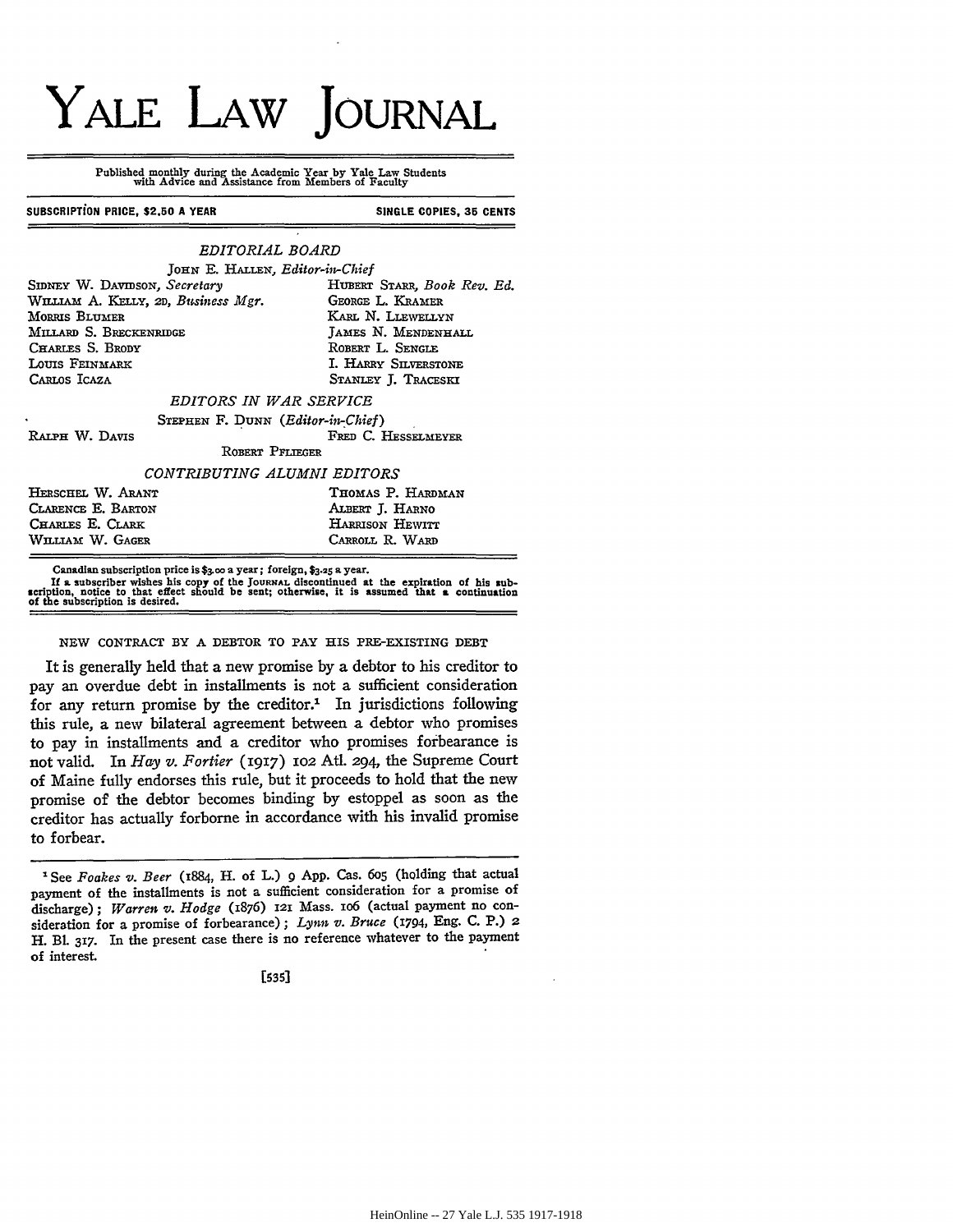This decision involves three important topics in contract law: (i) This decision involves three important topics in contract law: (I) offer and acceptance; (2) consideration; **(3)** accord executory. offer and acceptance; (2) consideration; (3) accord executory. In appearance at least, it violates a commonly accepted rule in each In appearance at least, it violates a commonly accepted rule in each of the three fields. Nevertheless, it does justice and may well be approved, though its approval may require some restatement of approved, though its approval may require some restatement of legal principle. legal principle.

 $(1)$  It is generally asserted with great confidence that the acceptance of an offer must be exactly in the mode specified by the offeror, that the power in the offeree to create contractual relations by that the power in the offeree to create contractual relations by accepting is conferred by the offeror exclusively,<sup>2</sup> and that the courts cannot make a contract for the parties.

cannot make a contract for the parties.<br>Courts cannot make a contract for the parties if we mean by "contract" to include the operative acts of the parties themselves. Nor do tract" to include the operative *acts* of the parties themselves. Nor do the courts make a contract if we mean by that term to describe some the courts make a contract if we mean by that term to describe some physical *document.* But the courts do, and always must, determine physical *document.* But the courts do, and always must, determine what are the *legal relations* that follow the operative facts. What what are the *legal relations* that follow the operative facts. What rights, privileges, powers, or immunities now exist because of the operative facts. This is for the court to say, and it almost never depends exclusively upon the actual intentions of the parties. Those depends exclusively upon the actual intentions of the parties. Those actual intentions of the two parties may not have been identical, and actual intentions of the two parties may not have been identical, and yet there may be a "contract."<sup>3</sup> Constructive conditions are "implied by law" with great freedom; and the courts can always fall back upon by law" with great freedom; and the courts can always fall back upon the convenient fiction that parties are *presumed* to intend the legal the convenient fiction that parties are *presumed* to intend the legal consequences of their voluntary acts. consequences of their voluntary acts.

In the present case, the court expressly construes the contract to be In the present case, the court expressly construes the contract to be *bilateral,* a promise to pay given for a promise to forbear. This *bilateral,* a promise to pay given for a promise to forbear. This bilateral contract is expressly said to be invalid. Then the court bilateral contract is expressly said to be invalid. Then the court creates a good unilateral contract in its place, under the guise of an creates a good unilateral contract in its place, under the guise of an "estoppel." Perhaps this would be wholly unjustifiable if the debtor "estoppeL" Perhaps this would be wholly unjustifiable if the debtor had offered his new promise clearly and specifically for a return had offered his new promise clearly and specifically for a return promise. Very often, however, an offeree may reasonably under-promise. Very often, however, an offeree may reasonably understand that his power to accept may be exercised either **by** promising stand that his power to accept may be exercised either by promising a specified performance or **by** actual performance itself. The offeror a specified performance or by actual performance itself. The offeror frequently leaves it at the option of the offeree to make either a frequently leaves it at the option of the offeree to make either a unilateral or a bilateral contract.' The facts in the case under discus-unilateral or a bilateral contract.4 The facts in the case under discussion seem to justify such a construction.<sup>5</sup>

<sup>&</sup>lt;sup>2</sup> See Arthur L. Corbin, *Offer and Acceptance and Some of the Resulting Legal Relations* **(1917)** 26 **YA.E** LAw JOTRNAL i6g, i99. *Relations* (1917) 26 YALE LAW JOURNAL 169, 199.

<sup>&#</sup>x27;See *Mansfield v. Hodgdon* (i888) **147** Mass. **304, 17 N. E.** 544; *Ayer v.* <sup>B</sup> See *Mansfield v. Hodgdon* (1888) 147 Mass. 304, 17 N. E. 544; *Ayer v. Western Union Tel. Co.* (1887) **79** Me. 493, io AtI. 495. *Western Union Tel. Co.* (1887) 79 Me. 493, 10 Atl. 495·

**<sup>&#</sup>x27;** Thus, it has been suggested by my colleague, Professor Henry W. Dunn, that .. Thus, it has been suggested by my colleague, Professor Henry W. Dunn, that when an order for goods is sent to a dealer it is often so worded as to empower when an order for goods is sent to a dealer it is often so worded as to empower the latter to accept either by shipping the goods or by mailing a letter containing the latter to accept either by shipping the goods or by mailing a letter containing a promise to ship them. There can be no doubt that such is a very common a promise to ship them. There can be no doubt that such is a very common understanding among business men.

understanding among business men.<br><sup>5</sup> In *Strong v. Sheffield* (1895) 144 N. Y. 392, 39 N. E. 330, the court held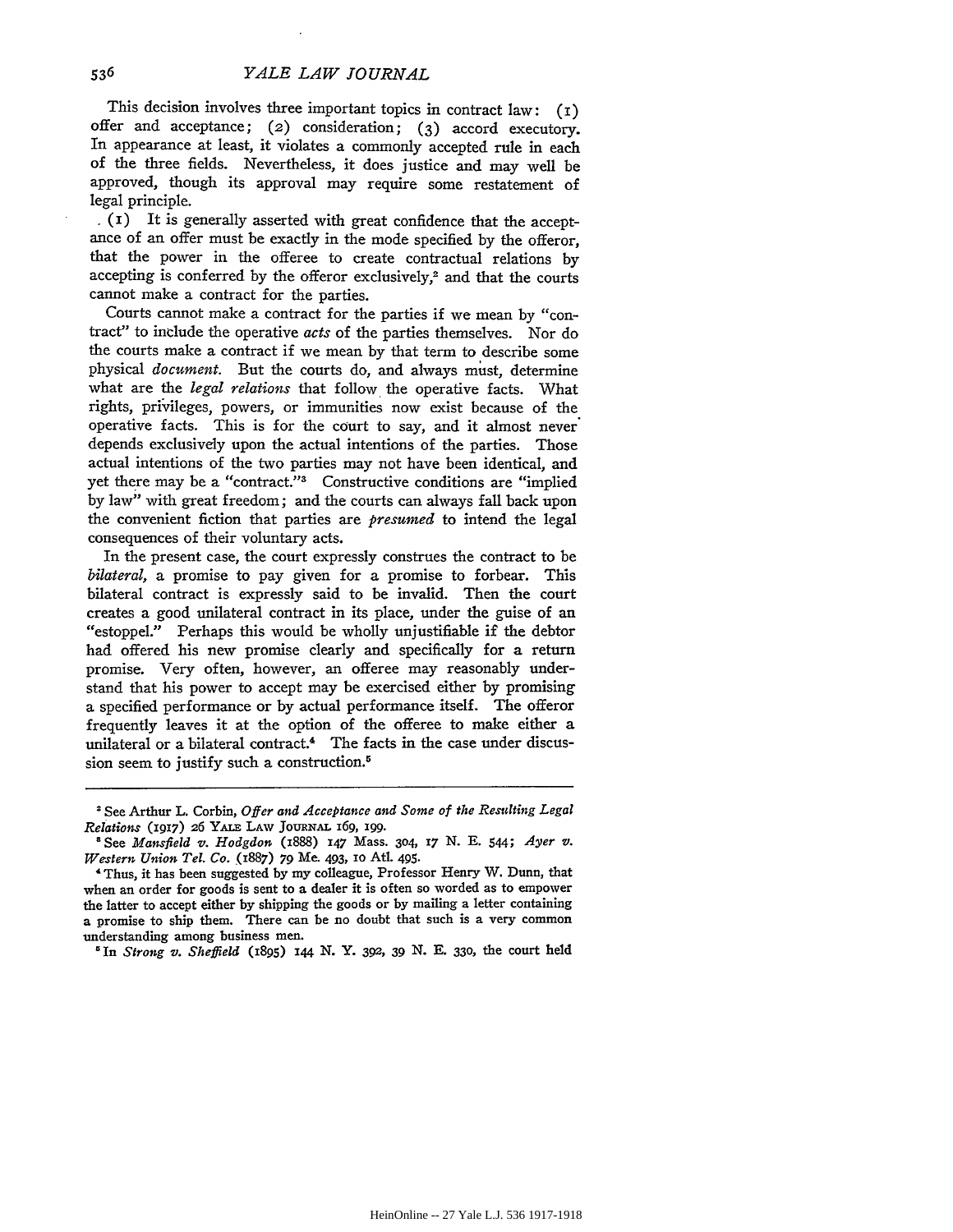**(2)** A very common definition of consideration for a promise (2) A very common definition of consideration for a promise requires it to be an agreed equivalent for the promise, something for which the promise is consciously exchanged.<sup>6</sup> In the present case, if the agreement was purely bilateral—as the court assumes—the agreed equivalent of the defendant's promise was the *promise* of the plaintiff. The court admits that this in itself was not a sufficient con-<br>planetian. The holding that the consideration. Its holding, therefore, is to the effect that a promise that<br>is invalid for lash of consideration was been dependent. is invalid for lack of consideration may be made valid by subsequent action of the promisee in reliance upon the promise. The defendant is said to be bound *by estoppel.* is said to be bound *by estoppel.*

This is quite consistent with the prevailing notions of justice, and<br>This consistent also with the prevailing notions of justice, and it is consistent also with the most common of all the definitions of consideration.  $W$  here is definitions on the definitions of  $W$ consideration. When judges say that consideration must be either consideration. When judges say that consideration must be either a detriment to the promisee or a benefit to the promisor they seldom<br>assume in terms that it was been a sensitively selected in the property require in terms that it must be a consciously exchanged equivalent for the promise.<sup>7</sup> The cases are so very numerous where a promise has been enforced because of subsequent action has the promise in has been enforced because of subsequent action by the promisee in<br>has been enforced because that the principal accelerate to be direct reasonable reliance thereon that the principal case is not to be disap-<br>recent as  $\frac{1}{2}$  regional case is not to be disapproved on such a ground.<sup>8</sup> If the subsequent action in reliance on the promise is not properly to be included within the term "consid-the promise is not properly to be included within the term "consideration," then we must recognize the existence of a new class of parol promises binding without consideration. parol promises binding without consideration.

**(3)** Upon an accord executory no action lies. Such was the rule (3) Upon an accord executory no action lies. Such was the rule

that where the defendant's promise was offered for a return *promise* of for-that where the defendant's promise was offered for a return *promise* of forbearance, an actual forbearance would not make the defendant's promise bind-<br>from The offer was not properly accepted. If the intention of the parties was  $\frac{1}{2}$  The offer was not properly accepted. If the intention of the parties was not properly accepted. If the intention of the parties was not properly accepted. If the intention of parties was not properly accepted. clear that the contract should be *bilateral* only, no doubt their intention should<br>be carried out by the court be carried out by the court.

be carried out by the court *<sup>6</sup>*See *Martin v. Meles* (190o) **179** Mass. 14, 6o *N.* **E. 397;** *Wisconsin & Mich.* • See *Martin v. Meles* (1901) 179 Mass. 114, 60 N. E. 397; *Wiscollsin* & *Mich.* R. R. Co. v. Powers (1903) 191 U. S. 379, 386; 24 Sup. Ct. 107; Banning Co. v.<br>California (1915) 249 U. S. 342, 352, 36 Sup. Ct. 228; 2 Street, Boundations of *California* (915) 240 U. **S.** 142, 153, 36 Sup. Ct **338;** 2 Street, *Foundations of California* (1915) 240 U. S. 142, 153,36 Sup. Ct. 338; 2 Street, *FOU1ldations of Legal Liability* (i9o6) 8i. *Legal Liability* (1906) 81.

This has been referred to in the next preceding number of this magazine,<br>a discussion of the case of DeCises at Schweizen (1937, N N) 177 N E in a discussion of the case of *DeCicco v. Schweizer* (1917, N. Y.) **117** N. E. in a discussion of the case of *DeCicco v. Schweizer* (1917, N. Y.) 117 N. E. 807. Arthur L. Corbin, *Does A P-re-existing Duty Defeat Consideration* (1917) 807. Arthur L. Corbin, *Does A Pre-existillg Duty Defeat COllsideration (1917)* 27 YALE LAW JOURNAL 362.

**27 YAIE LAW JoURNAL** 362. <sup>8</sup> Among such cases are the following: *Traver v. (1661,* K. B.) • Among such cases are the following: *Traver v.* (1661, K. B.) r Sid. 57; Millward v. Littlewood (1850) 5 Exch. 775; Brooks v. Ball (1820,<br>N. Y. Sup. Ct.) 38 Johns 2003; Wiggy av Buglaud, etc. Life Asset (Ch. Div.) N. Y. Sup. **Ct)** 18 Johns. 337; *Wigan v. England, etc., Life Ass'n.* (Ch. Div.) N. Y. Sup. Ct.) 18 Johns. 337; *Wigan v. Englalld, etc., Life Ass'n.* (Ch. Div.) [igog] **i Ch.** 291, **298** *(semble;* "ex post facto consideration"), *Devecmon v. Shaw* (1888) *69* **Md. 199,** 14 Atl. 464; *Dunton v. Dunton* (1892) **18** Vict. L. R. 114; *Shadwell v. Shadwell* (186o) **30** L. **J. C.** P. 145; *Ricketts v. Scothorn* 114; *Shadwell v. Shadwell* (1860) 30 L. J. C. P. 145; *Ricketts v. Scothom* (1898) *57* Neb. **51,** *77* N. W. 365; *State v. Lattaner* (1916, Oh.) 113 N. E. (18g8) 57 Neb. 51, 77 N. W. 365; *State v. Lattaner* (1916, Oh.) 113 N. E. **1045,** L. *R.* A. 1917 B, 684 and note; *Union Bank v. Sullivan* **(1915) 214** N. Y. 1045, L. R. A. 1917 B, 684 and note; *Union Bank v. Sullivan* (1915) 214 N. Y. 332, 108 N. E. 558; DeCicco v. Schweizer (1917, N. Y.) 117 N. E. 807; State Bank v. Kirk (1907) 216 Pa. 452, 65 Atl. 932; Skordal v. Stanton (1903) 89<br>Minn run of N W 440. See also the very numerous cases relating to mutual Minn. 511, 95 N. W. 449. See also the very numerous cases relating to mutual<br>expectations for either business or charitable curposes subscriptions for either business or charitable purposes. *[1909]* <sup>I</sup> Ch. 291, 298 *(semble;* "ex post facto consideration"), *Devecmon v. Shaw* (1888) 6g Md. 199, 14 Atl. 464; *Dunton v. Dunton* (18g2) 18 Viet L. R.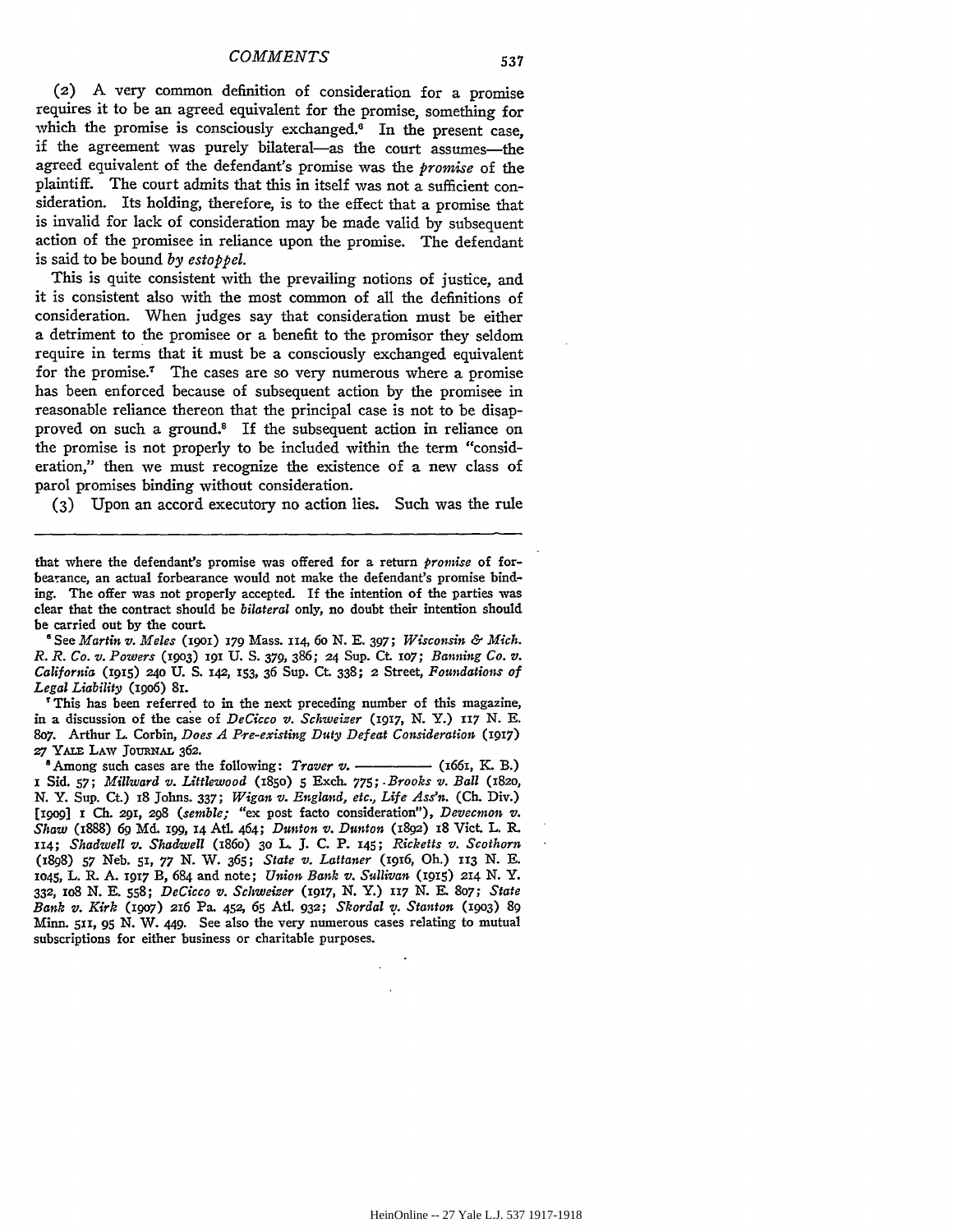stated by Lord Chief Justice Eyre,<sup>9</sup> and it continues to be repeated by courts and text-writers down to the most recent times.1o courts and text-writers down to the most recent times.10

An accord is an executory agreement to discharge an existing claim in the future by a substituted performance. Usually, though not necessarily, such agreements are bilateral.<sup>11</sup> According to this definition, the agreement in the principal case was an accord execu-definition, the agreement in the principal case was an accord executory, and yet it is enforced as a valid contract. In spite of the many *dicta* to the contrary, the decision is perfectly sound in this respect. An accord is an executory agreement to discharge an existing claim in the future by a substituted performance. Usually, though not necessarily, such agreements are bilateral.<sup>11</sup> According to this *dicta* to the contrary, the decision is perfectly sound in this respect.

Probably the original reason for not enforcing executory accords Probably the original reason for not enforcing executory accords was that bilateral contracts were not yet enforceable, a reason that was that bilateral contracts were not yet enforceable, a reason that has been of no force for several centuries. In one case it was sug-<br>gested that reasons of public policy were involved. "Interest reipub-<br>licae ut sit finis litium: accord executed is satisfaction: accord executory is only substituting one cause of action in the room of another, tory is only substituting one cause of action in the room of another, which might go on to any extent."<sup>12</sup> An accord executory does not which might go on to any extent."<sup>12</sup> An accord executory does not<br>itself discharge and satisfy the prior claim, because it is not so agreed; nor is it "substituted" for the previous claim, for the same reason. nor is it "substituted" for the previous claim, for the same reason. There is no injury to the public, however, in enforcing the new There is no injury to the public, however, in enforcing the new agreement if there is sufficient consideration, and the present case has agreement if there is sufficient consideration, and the present case has ample support on this point.<sup>13</sup> has been of no force for several centuries. In one case it was suggested that reasons of public policy were involved. *"Interest reipublicae ut sit finis litium:* accord executed is satisfaction: accord execu-

It may be observed, in addition, that in the present case the defend-It may be observed, in addition, that in the present case the defendant is bound by two co-existing duties. His previous duty to pay his debt as a whole has never been discharged, although it appears his debt as a whole has never been discharged, although it appears that an action thereon was once brought and was discontinued "with-that an action thereon was once brought and was discontinued "without prejudice." His new duty, arising out of his new promise, is to out prejudice." His new duty, arising out of his new promise, is to pay in certain installments. If the installments are paid and the pay in certain installments. If the installments are paid and the second duty discharged, this should also discharge and satisfy the first second duty discharged, this should also discharge and satisfy the first duty, for it is so agreed and the agreement is held to be a valid one. duty, for it is so agreed and the agreement is held to be a valid one. There were two sets of legally operative facts, one creating the original debt and the other creating the new duty to pay in installments. The There were two sets of legally operative facts, one creating the original legal relations resulting from these two sets of operative facts are ant is bound by two co-existing duties. His previous duty to pay debt and the other creating the new duty to pay in installments. The

*" Crowther v. Farrer* (1850) **15** Q. B. 677; *Nash v. Armstrong (186i)* **<sup>10</sup>** *lSCrowther v. Farrer* (1850) 15 Q. B. 677; *Nash v. Armstrong* (1861) IO C. B. N. S. 259; Schweider v. Lang (1882) 29 Minn. 254, 13 N. W. 33; Hunt<br>v. Brown (1888) 146 Mass. 253, 15 N. E. 587; Bryant v. Gale (1832) 5 Vt. 416. *v. Brown* (1888) 146 Mass. 253, 15 N. E. 587; *Bryant v. Gale* (1832) 5 Vt. 416.

*<sup>•</sup>Lynn v. Bruce* (1794), Eng. C. P.) 2 H. Bl. 317.

<sup>\*</sup>Lynn v. Bruce (1794), Eng. C. P.) 2 H. Bl. 317.<br><sup>10</sup> See Hunt, Accord and Satisfaction (1912) secs. 3, 7, 54; Martin, Accord and Satisfaction (1914) I Corpus Juris, sec. 23; Bell v. Pitman (1911) 143 Ky.<br>521. 136 S. W. 1026. 521, 136 S. W. 1026.

<sup>&</sup>lt;sup>11</sup> The following is an example of a *unilateral* accord: A owes B \$1000. A now promises B to convey Blackacre to X in future satisfaction of the debt, in return for B's present payment of \$50 cash and B's assent that the conveyance<br>to X shall be a satisfaction. This agreement creates a duty in A and none in B, and is therefore unilateral. It further creates a *power* in A to extinguish<br>in the future his debt of \$1000 by conveying Blackacre to X. This power is not revocable by B, for a consideration has been given for it (viz. A's promise<br>to convey Blackacre), and its exercise requires no act whatever on the part of B. *<sup>2</sup> Lynn v. Bruce, supra,* note I. <sup>12</sup>*Lynn v. Bruce, supra,* note I. now promises B to convey Blackacre to X in future satisfaction of the debt, in to X shall be a satisfaction. This agreement creates a duty in A and none in in the future his debt of \$IOOO by conveying Blackacre to X. This power is not revocable by B, for a consideration has been given for it (viz. A's promise